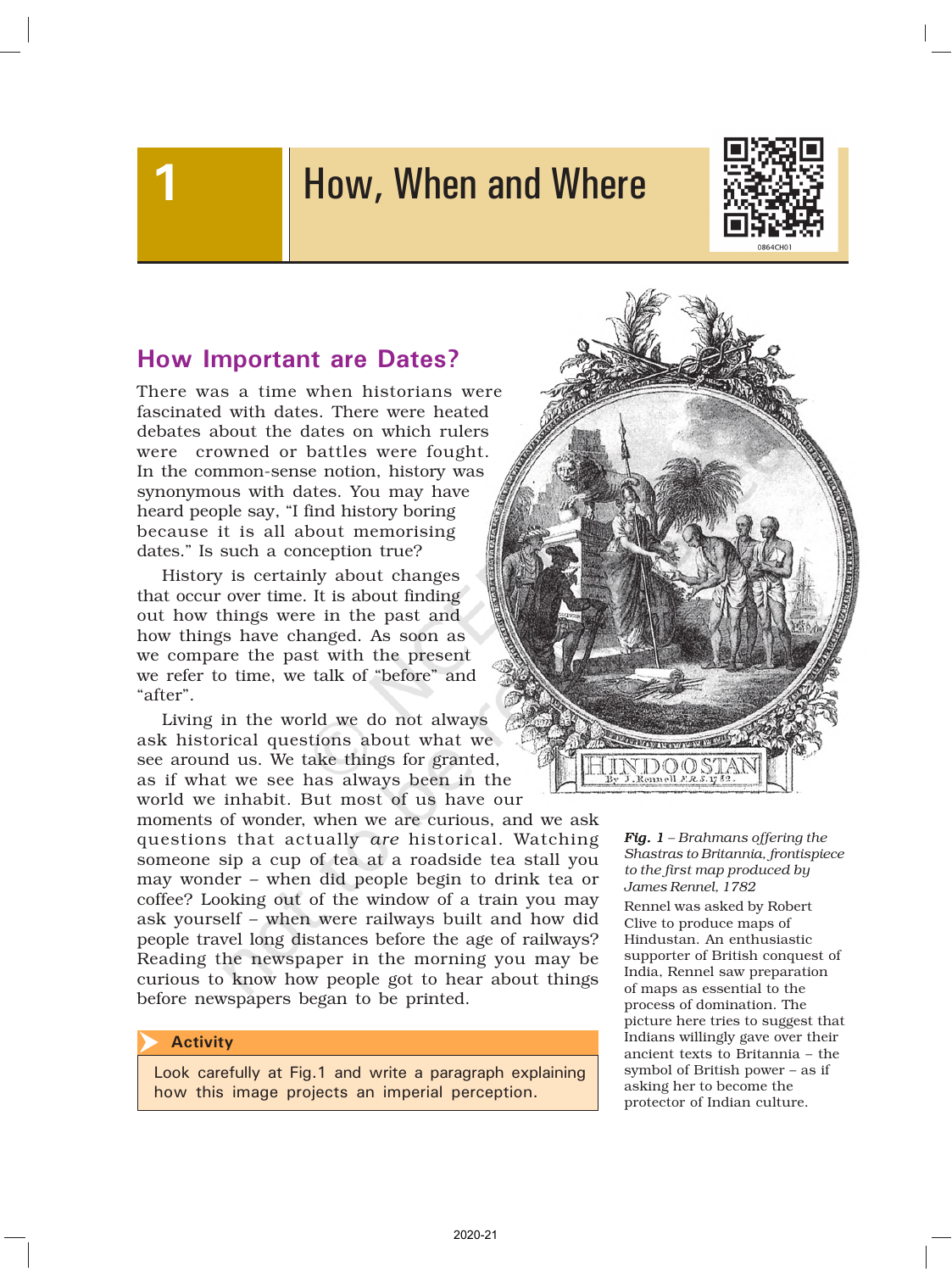

*Fig. 2 – Advertisements help create taste*

Old advertisements help us understand how markets for new products were created and new tastes were popularised. This 1922 advertisement for Lipton tea suggests that royalty all over the world is associated with this tea. In the background you see the outer wall of an Indian palace, while in the foreground, seated on horseback is the third son of Queen Victoria of Britain, Prince Arthur, who was given the title Duke of Connaught.

All such historical questions refer us back to notions of time. But time does not have to be always precisely dated in terms of a particular year or a month. Sometimes it is actually incorrect to fix precise dates to processes that happen over a period of time. People in India did not begin drinking tea one fine day; they developed a taste for it over time. There can be no one clear date for a process such as this. Similarly, we cannot fix one single date on which British rule was established, or the national movement started, or changes took place within the economy and society. All these things happened over a stretch of time. We can only refer to a span of time, an approximate period over which particular changes became visible.

Why, then, do we continue to associate history with a string of dates? This association has a reason. There was a time when history was an account of battles and big events. It was about rulers and their policies. Historians wrote about the year a king was crowned, the year he married, the year he had a child, the year he fought a particular war, the year he died, and the year the next ruler succeeded to the throne. For events such as these, specific dates can be determined, and in histories such as these, debates about dates continue to be important.

As you have seen in the history textbooks of the past two years, historians now write about a host of other issues, and other questions. They look at how people earned their livelihood, what they produced and ate, how cities developed and markets came up, how kingdoms were formed and new ideas spread, and how cultures and society changed.

#### Which dates?

By what criteria do we choose a set of dates as important? The dates we select, the dates around which we compose our story of the past, are not important on their own. They become vital because we focus on a particular set of events as important. If our focus of study changes, if we begin to look at new issues, a new set of dates will appear significant.

Consider an example. In the histories written by British historians in India, the rule of each Governor-General was important. These histories began with the rule of the first Governor-General, Warren Hastings, and ended with the last Viceroy, Lord Mountbatten. In separate chapters we read about the deeds of others –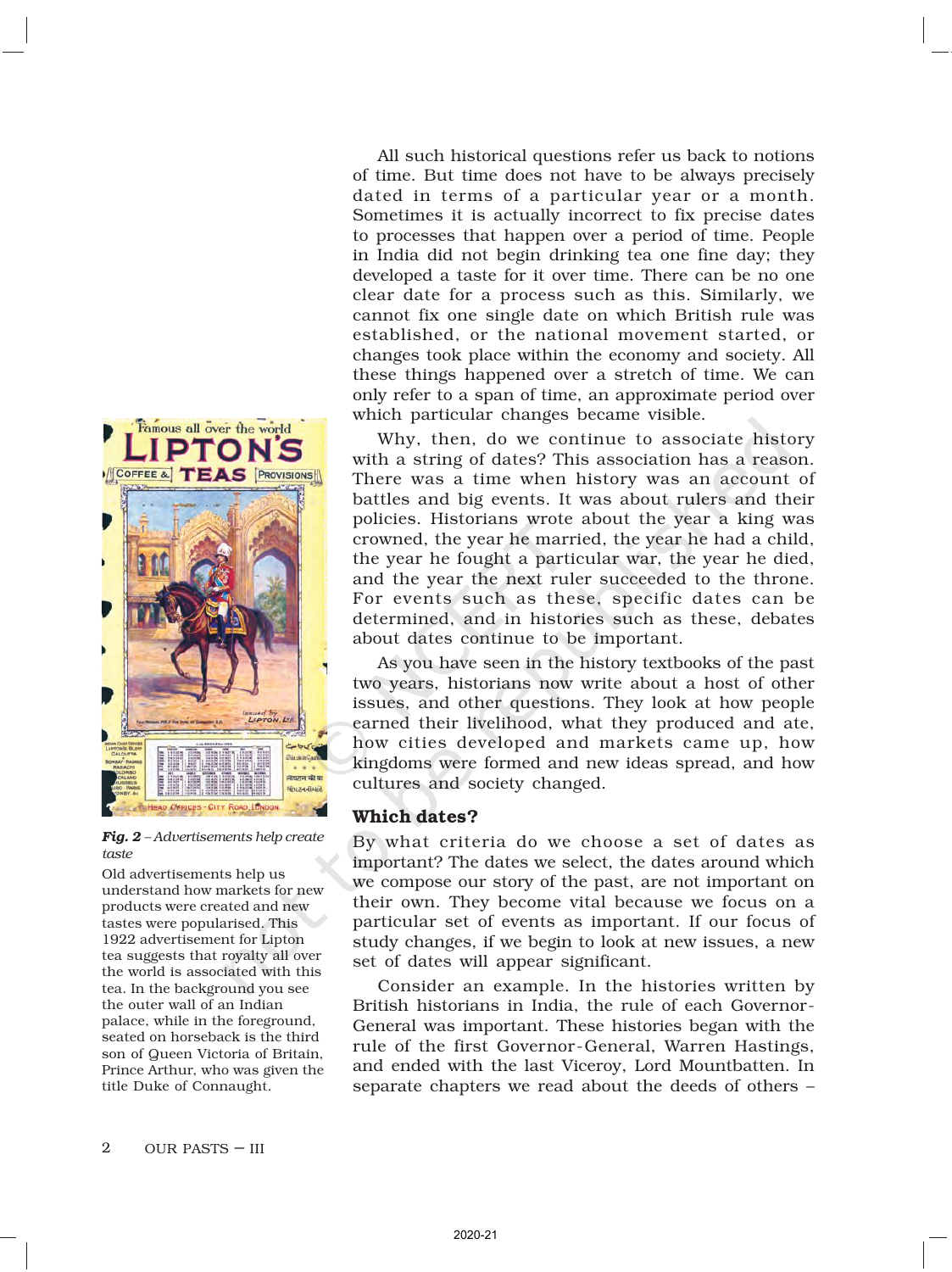Hastings, Wellesley, Bentinck, Dalhousie, Canning, Lawrence, Lytton, Ripon, Curzon, Harding, Irwin. It was a seemingly never-ending succession of Governor - Generals and Viceroys. All the dates in these history books were linked to these personalities – to their activities, policies, achievements. It was as if there was nothing outside their lives that was important for us to know. The chronology of their lives marked the different chapters of the history of British India.

Can we not write about the history of this period in a different way? How do we focus on the activities of different groups and classes in Indian society within the format of this history of Governor-Generals?

When we write history, or a story, we divide it into chapters. Why do we do this? It is to give each chapter some coherence. It is to tell a story in a way that makes some sense and can be followed. In the process we focus only on those events that help us to give shape to the story we are telling. In the histories that revolve around the life of British Governor-Generals, the activities of Indians simply do not fit, they have no space. What, then, do we do? Clearly, we need another format for our history. This would mean that the old dates will no longer have the significance they earlier had. A new set of dates will become more important for us to know.

#### How do we periodise?

In 1817, James Mill, a Scottish economist and political philosopher, published a massive three-volume work, *A History of British India*. In this he divided Indian history into three periods – Hindu, Muslim and British. This periodisation came to be widely accepted. Can you think of any problem with this way of looking at Indian history?

Why do we try and divide history into different periods? We do so in an attempt to capture the characteristics of a time, its central features as they appear to us. So the terms through which we periodise – that is, demarcate the difference between periods – become important. They reflect our ideas about the past. They show how we see the significance of the change from one period to the next.

Mill thought that all Asian societies were at a lower level of civilisation than Europe. According to his telling of history, before the British came to India, Hindu and Muslim despots ruled the country. Religious intolerance, caste taboos and superstitious practices dominated



*Fig. 3 – Warren Hastings became the first Governor-General of India in 1773*

While history books narrated the deeds of Governor-Generals, biographies glorified them as persons, and paintings projected them as powerful figures.

#### **Activity**

Interview your mother or another member of your family to find out about their life. Now divide their life into different periods and list out the significant events in each period. Explain the basis of your periodisation.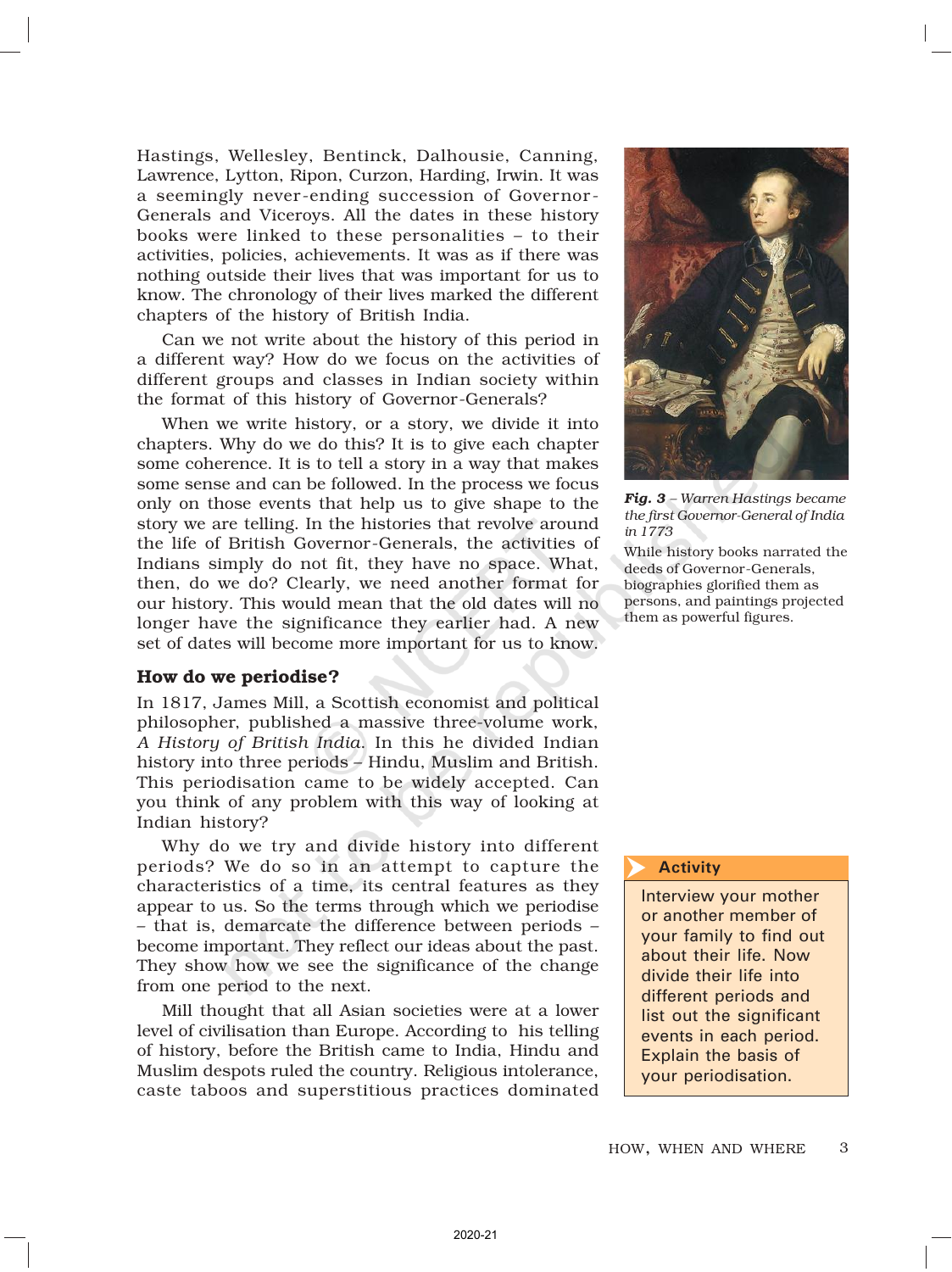social life. British rule, Mill felt, could civilise India. To do this it was necessary to introduce European manners, arts, institutions and laws in India. Mill, in fact, suggested that the British should conquer all the territories in India to ensure the enlightenment and happiness of the Indian people. For India was not capable of progress without British help.

In this idea of history, British rule represented all the forces of progress and civilisation. The period before British rule was one of darkness. Can such a conception be accepted today?

In any case, can we refer to any period of history as "Hindu" or "Muslim"? Did not a variety of faiths exist simultaneously in these periods? Why should we characterise an age only through the religion of the rulers of the time? To do so is to suggest that the lives and practices of the others do not really matter. We should also remember that even rulers in ancient India did not all share the same faith.

Moving away from British classification, historians have usually divided Indian history into 'ancient', 'medieval' and 'modern'. This division too has its problems. It is a periodisation that is borrowed from the West where the modern period was associated with the growth of all the forces of modernity – science, reason, democracy, liberty and equality. Medieval was a term used to describe a society where these features of modern society did not exist. Can we uncritically accept this characterisation of the modern period to describe the period of our study? As you will see in this book, under British rule people did not have equality, freedom or liberty. Nor was the period one of economic growth and progress.

Many historians therefore refer to this period as 'colonial'.

#### What is colonial?

In this book you will read about the way the British came to conquer the country and establish their rule, subjugating local nawabs and rajas. You will see how they established control over the economy and society, collected revenue to meet all their expenses, bought the goods they wanted at low prices, produced crops they needed for export, and you will understand the changes that came about as a consequence. You will also come to know about the changes British rule brought about in values and tastes, customs and practices. When the subjugation of one country by another leads to these kinds of political, economic, social and cultural changes, we refer to the process as colonisation.

You will, however, find that all classes and groups did not experience these changes in the same way. That is why the book is called *Our Pasts* in the plural.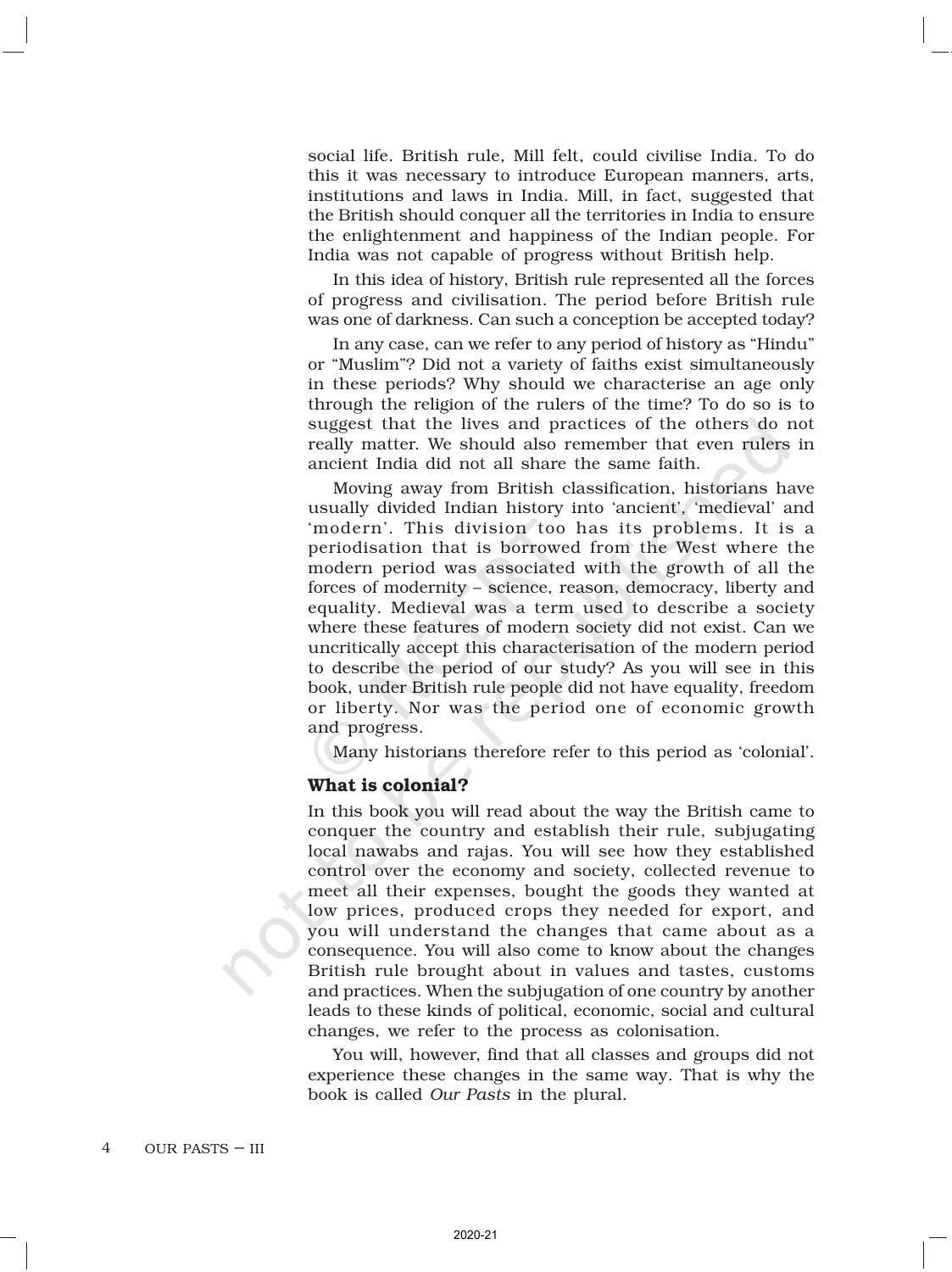### How do We Know?

What sources do historians use in writing about the last 250 years of Indian history?

#### Administration produces records

One important source is the official records of the British administration. The British believed that the act of writing was important. Every instruction, plan, policy decision, agreement, investigation had to be clearly written up. Once this was done, things could be properly studied and debated. This conviction produced an administrative culture of memos, notings and reports.

The British also felt that all important documents and letters needed to be carefully preserved. So they set up record rooms attached to all administrative institutions. The village *tahsildar*'s office, the collectorate, the commissioner's office, the provincial secretariats, the lawcourts – all had their record rooms. Specialised institutions like archives and museums were also established to preserve important records.

Letters and memos that moved from one branch of the administration to another in the early years of the nineteenth century can still be read in the archives. You can also study the notes and reports that district officials prepared, or the instructions and directives that were sent by officials at the top to provincial administrators.

In the early years of the nineteenth century these documents were carefully copied out and beautifully written by calligraphists – that is, by those who specialised in the art of beautiful writing. By the middle of the nineteenth century, with the spread of printing, multiple copies of these records were printed as proceedings of each government department.



*Fig. 4 – The National Archives of India came up in the 1920s* When New Delhi was built, the National Museum and the National Archives were both located close to the Viceregal Palace. This location reflects the importance these institutions had in British imagination.

Reports to the Home Department

Source 1

In 1946 the colonial government in India was trying to put down a mutiny that broke out on the ships of the Royal Indian Navy. Here is a sample of the kind of reports the Home Department got from the different dockyards:

Bombay: Arrangements have been made for the Army to take over ships and establishment. Royal Navy ships are remaining outside the harbour.

Karachi: 301 mutineers are under arrest and a few more strongly suspected are to be arrested … All establishments … are under military guard.

Vizagapatnam: The position is completely under control and no violence has occurred. Military guards have been placed on ships and establishments. No further trouble is expected except that a few men may refuse to work.

Director of Intelligence, HQ. India Command, Situation Report No. 7. File No. 5/21/46 Home (Political), Government of India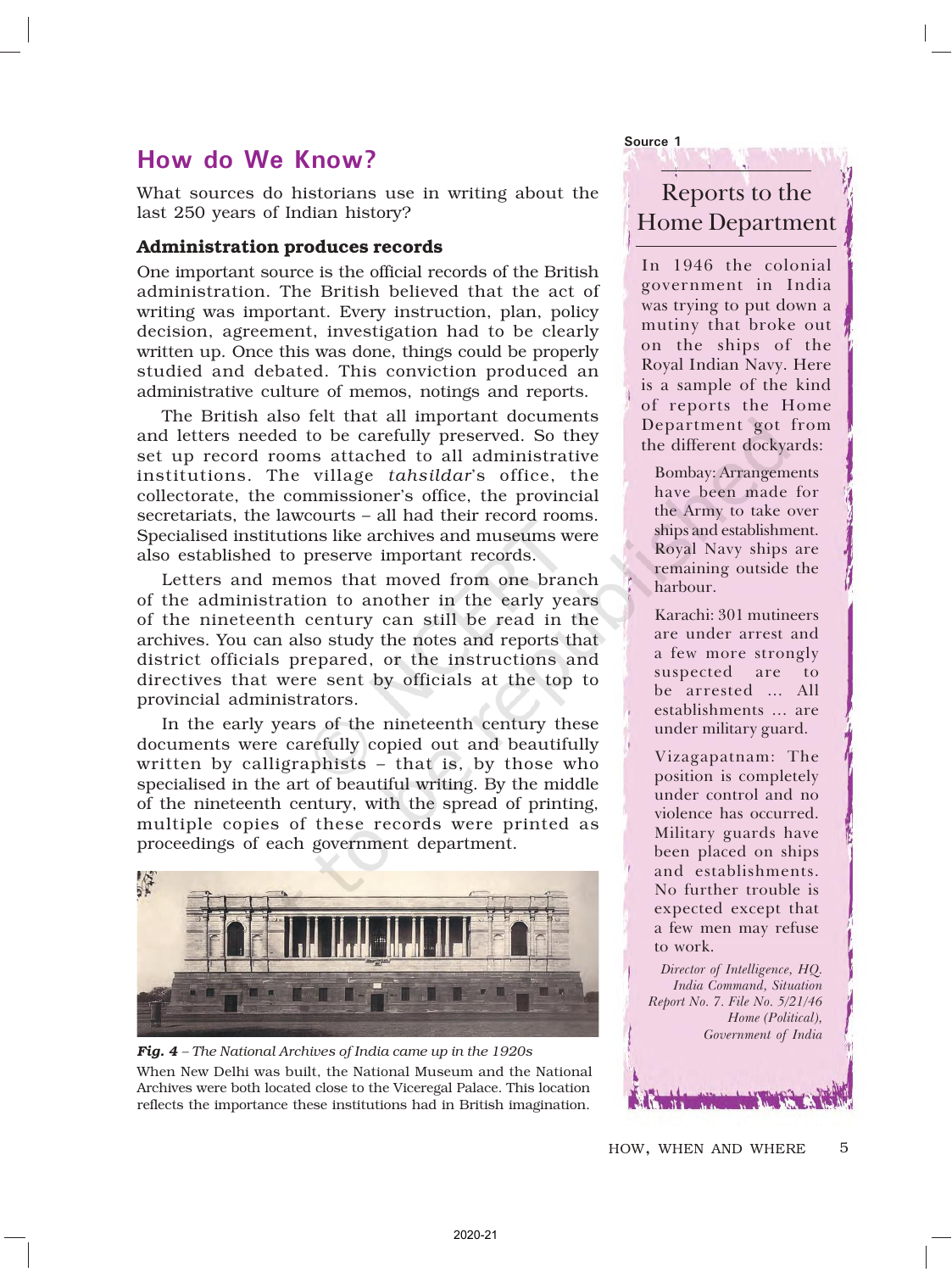#### Surveys become important

The practice of surveying also became common under the colonial administration. The British believed that a country had to be properly known before it could be effectively administered.

By the early nineteenth century detailed surveys were being carried out to map the entire country. In the villages, revenue surveys were conducted. The effort was to know the topography, the soil quality, the flora, the fauna, the local histories, and the cropping pattern – all the facts seen as necessary to know about to administer the region. From the end of the nineteenth century, Census operations were held every ten years. These prepared detailed records of the number of people in all the provinces of India, noting information on castes, religions and occupation. There were many other surveys – botanical surveys, zoological surveys, archaeological surveys, anthropological surveys, forest surveys.

#### What official records do not tell

From this vast corpus of records we can get to know a lot, but we must remember that these are official records. They tell us what the officials thought, what



*Fig. 6 – Mapping and survey operations in progress in Bengal, a drawing by James Prinsep, 1832* Note how all the instruments that were used in surveys are placed in the foreground to emphasise the scientific nature of the project.

*Fig. 5 – A custard-apple plant, 1770s* Botanical gardens and natural history

museums established by the British collected plant specimens and information about their uses. Local artists were asked to draw pictures of these specimens. Historians are now looking at the way such information was gathered and what this information reveals about the

nature of colonialism.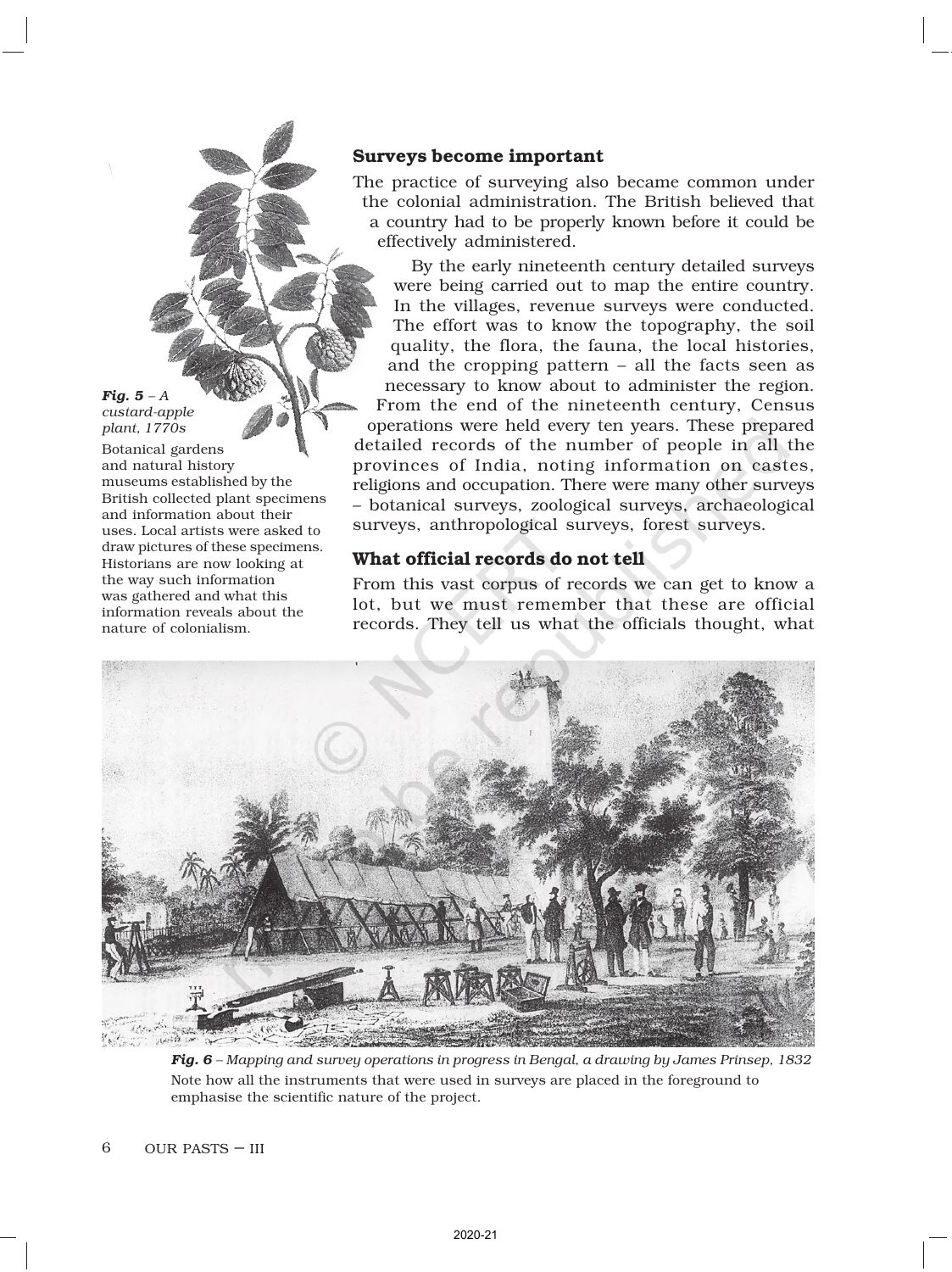



Images need to be carefully studied for they project the viewpoint of those who create them. This image can be found in several illustrated books produced by the British after the 1857 rebellion. The caption at the bottom says: "Mutinous sepoys share the loot". In British representations the rebels appear as greedy, vicious and brutal. You will read about the rebellion in Chapter 5.

they were interested in, and what they wished to preserve for posterity. These records do not always help us understand what other people in the country felt, and what lay behind their actions.

For that we need to look elsewhere. When we begin to search for these other sources we find them in plenty, though they are more difficult to get than official records. We have diaries of people, accounts of pilgrims and travellers, autobiographies of important personalities, and popular booklets that were sold in the local bazaars. As printing spread, newspapers were published and issues were debated in public. Leaders and reformers wrote to spread their ideas, poets and novelists wrote to express their feelings.

All these sources, however, were produced by those who were literate. From these we will not be able to understand how history was experienced and lived by the tribals and the peasants, the workers in the mines or the poor on the streets. Getting to know their lives is a more difficult task.

Yet this can be done, if we make a little bit of effort. When you read this book you will see how this can be done.

Source 2

## "Not fit for human consumption"

Newspapers provide accounts of the movements in different parts of the country. Here is a report of a police strike in 1946.

More than 2000 policemen in Delhi refused to take their food on Thursday morning as a protest against their low salaries and the bad quality of food supplied to them from the Police Lines kitchen.

As the news spread to the other police stations, the men there also refused to take food … One of the strikers said: "The food supplied to us from the Police Lines kitchen is not fit for human consumption. Even cattle would not eat the *chappattis* and dal which we have to eat."

> Hindustan Times, 22 March, 1946

#### **Activity**

Look at Sources 1 and 2. Do you find any differences in the nature of reporting? Explain what you observe.